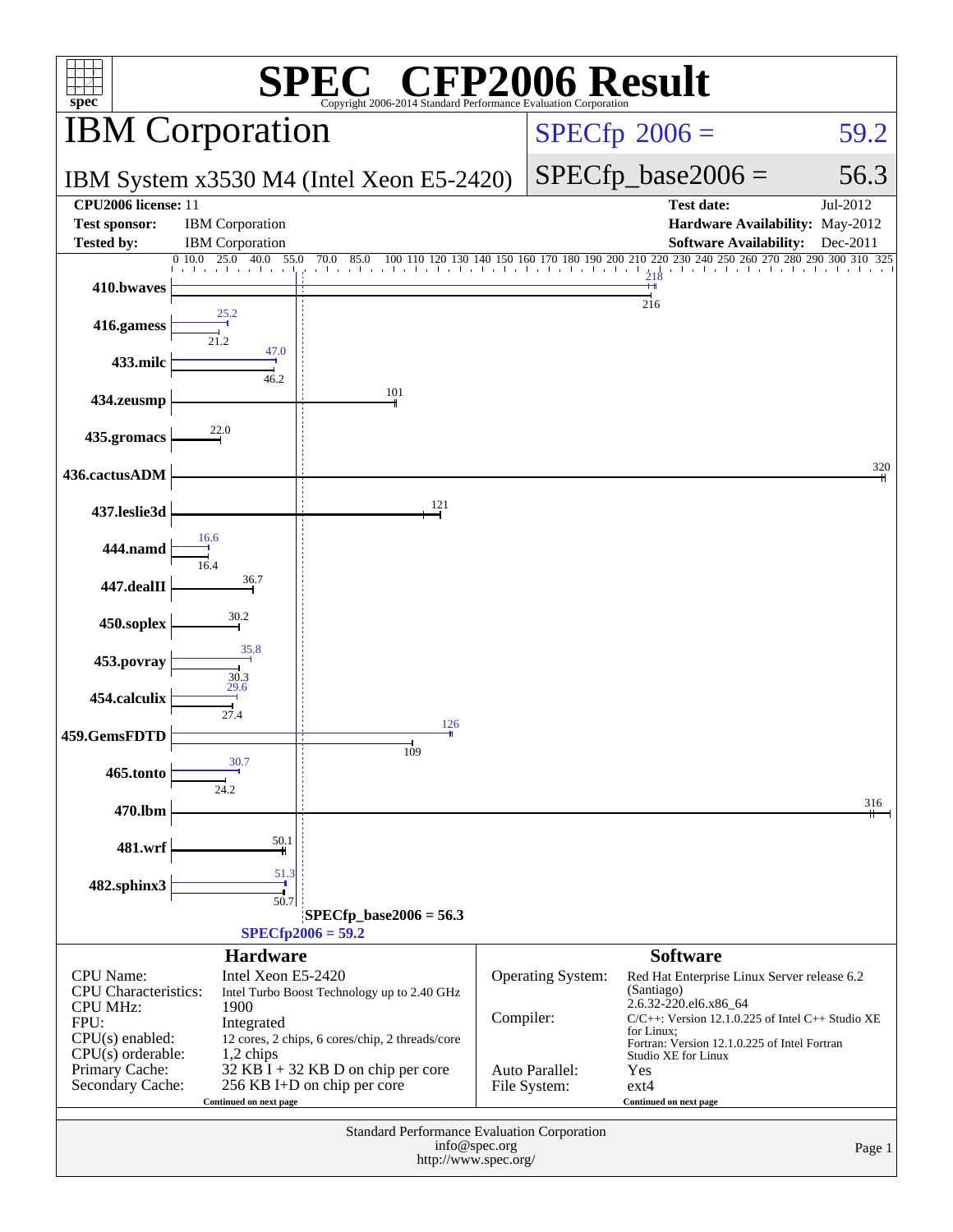

## IBM Corporation

### $SPECfp2006 = 59.2$  $SPECfp2006 = 59.2$

IBM System x3530 M4 (Intel Xeon E5-2420)

 $SPECfp\_base2006 = 56.3$ 

| CPU <sub>2006</sub> license: 11                                            |                                                                                                                                                         |                                                                                    | <b>Test date:</b><br>$Jul-2012$                            |
|----------------------------------------------------------------------------|---------------------------------------------------------------------------------------------------------------------------------------------------------|------------------------------------------------------------------------------------|------------------------------------------------------------|
| <b>Test sponsor:</b>                                                       | <b>IBM</b> Corporation                                                                                                                                  |                                                                                    | <b>Hardware Availability: May-2012</b>                     |
| <b>Tested by:</b>                                                          | <b>IBM</b> Corporation                                                                                                                                  |                                                                                    | <b>Software Availability:</b><br>$Dec-2011$                |
| L3 Cache:<br>Other Cache:<br>Memory:<br>Disk Subsystem:<br>Other Hardware: | 15 MB I+D on chip per chip<br>None<br>96 GB (12 x 8 GB 2Rx4 PC3-12800R-11, ECC, running<br>at $1333 \text{ MHz}$ )<br>1 x 500 GB SATA, 7200 RPM<br>None | <b>System State:</b><br><b>Base Pointers:</b><br>Peak Pointers:<br>Other Software: | Run level 3 (multi-user)<br>64-bit<br>$32/64$ -bit<br>None |

#### **[Results Table](http://www.spec.org/auto/cpu2006/Docs/result-fields.html#ResultsTable)**

|                  | <b>Peak</b><br><b>Base</b> |       |                |         |                |           |                        |                                  |                |              |                |              |
|------------------|----------------------------|-------|----------------|---------|----------------|-----------|------------------------|----------------------------------|----------------|--------------|----------------|--------------|
| <b>Benchmark</b> | <b>Seconds</b>             | Ratio | <b>Seconds</b> | Ratio   | <b>Seconds</b> | Ratio     | <b>Seconds</b>         | <b>Ratio</b>                     | <b>Seconds</b> | <b>Ratio</b> | <b>Seconds</b> | <b>Ratio</b> |
| 410.bwayes       | 62.9                       | 216   | 62.9           | 216     | 62.9           | 216       | 62.3                   | 218                              | 62.5           | 218          | 63.3           | 215          |
| 416.gamess       | 916                        | 21.4  | 922            | 21.2    | 925            | 21.2      | 781                    | 25.1                             | 777            | 25.2         | 777            | 25.2         |
| $433$ .milc      | <u>199</u>                 | 46.2  | 199            | 46.2    | 200            | 46.0      | 196                    | 46.9                             | 195            | 47.1         | <b>195</b>     | 47.0         |
| $ 434$ . zeusmp  | 90.5                       | 101   | 89.9           | 101     | 90.7           | 100       | 90.5                   | 101                              | 89.9           | 101          | 90.7           | 100          |
| $435$ .gromacs   | 324                        | 22.0  | 324            | 22.1    | 325            | 22.0      | 324                    | 22.0                             | 324            | 22.1         | 325            | 22.0         |
| 436.cactusADM    | 37.3                       | 320   | 37.1           | 322     | 37.3           | 320       | 37.3                   | 320                              | 37.1           | 322          | 37.3           | <b>320</b>   |
| 437.leslie3d     | 77.5                       | 121   | 77.7           | 121     | 82.9           | 113       | 77.5                   | 121                              | 77.7           | <u>121</u>   | 82.9           | 113          |
| 444.namd         | 491                        | 16.3  | 490            | 16.4    | 490            | 16.4      | 482                    | <b>16.6</b>                      | 482            | 16.6         | 482            | 16.6         |
| 447.dealII       | 312                        | 36.7  | 312            | 36.7    | 312            | 36.6      | 312                    | 36.7                             | <u>312</u>     | 36.7         | 312            | 36.6         |
| $ 450$ .soplex   | 276                        | 30.2  | 277            | 30.1    | 272            | 30.6      | 276                    | 30.2                             | 277            | 30.1         | 272            | 30.6         |
| 453.povray       | 176                        | 30.3  | 176            | 30.2    | 175            | 30.4      | 148                    | 35.9                             | 149            | 35.7         | <u>149</u>     | 35.8         |
| $454$ .calculix  | 301                        | 27.4  | 301            | 27.4    | 304            | 27.1      | 279                    | 29.6                             | 280            | 29.5         | 279            | 29.6         |
| 459.GemsFDTD     | 98.2                       | 108   | 97.6           | 109     | 97.8           | 109       | 84.4                   | 126                              | 84.6           | 125          | 83.8           | 127          |
| $465$ .tonto     | 407                        | 24.2  | 406            | 24.2    | 407            | 24.2      | 321                    | 30.7                             | 327            | 30.1         | 321            | 30.7         |
| 470.1bm          | 43.6                       | 315   | 42.4           | 324     | 43.4           | 316       | 43.6                   | 315                              | 42.4           | 324          | 43.4           | <b>316</b>   |
| 481.wrf          | 218                        | 51.2  | 223            | 50.1    | 224            | 49.8      | 218                    | 51.2                             | 223            | <b>50.1</b>  | 224            | 49.8         |
| 482.sphinx3      | 388                        | 50.2  | 385            | 50.7    | 383            | 50.9      | 382                    | 51.0                             | 377            | 51.7         | <b>380</b>     | 51.3         |
| $\mathbf{r}$     |                            |       | $\mathbf{1}$   | 1.1.1.1 |                | $T = 1.1$ | 1.11<br>$\blacksquare$ | <b>Contract Contract Service</b> | $\cdot$        |              |                |              |

Results appear in the [order in which they were run.](http://www.spec.org/auto/cpu2006/Docs/result-fields.html#RunOrder) Bold underlined text [indicates a median measurement.](http://www.spec.org/auto/cpu2006/Docs/result-fields.html#Median)

#### **[Operating System Notes](http://www.spec.org/auto/cpu2006/Docs/result-fields.html#OperatingSystemNotes)**

 Stack size set to unlimited using "ulimit -s unlimited" Zone reclaim mode enabled with: echo 1 > /proc/sys/vm/zone\_reclaim\_mode

#### **[Platform Notes](http://www.spec.org/auto/cpu2006/Docs/result-fields.html#PlatformNotes)**

 BIOS setting: Operating Mode set to Maximum Performance Sysinfo program /root/SPECcpu-v1.2/config/sysinfo.rev6800 \$Rev: 6800 \$ \$Date:: 2011-10-11 #\$ 6f2ebdff5032aaa42e583f96b07f99d3 running on localhost.localdomain Thu Jul 12 01:00:29 2012

This section contains SUT (System Under Test) info as seen by

Continued on next page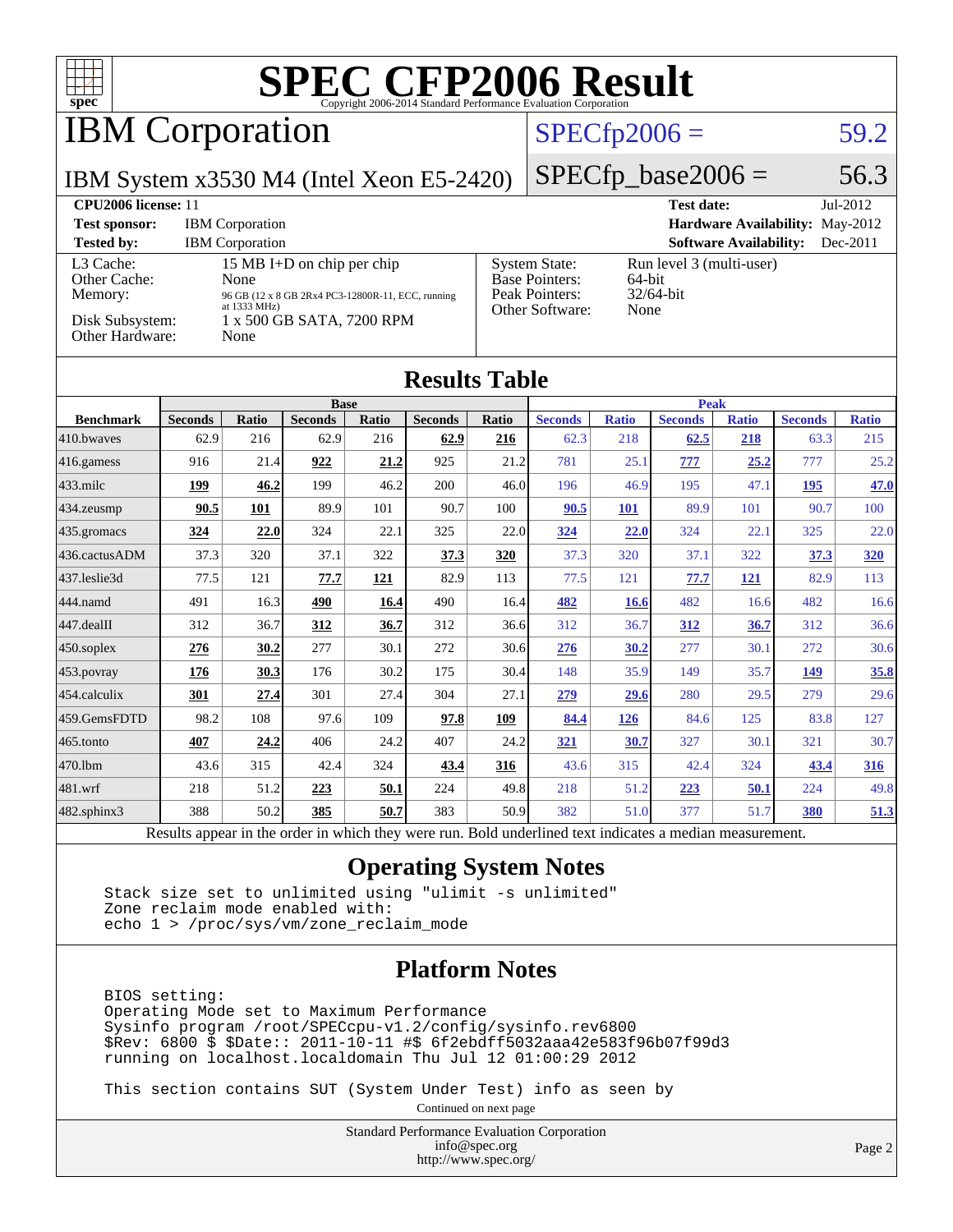

IBM Corporation

 $SPECfp2006 = 59.2$  $SPECfp2006 = 59.2$ 

IBM System x3530 M4 (Intel Xeon E5-2420)

**[Tested by:](http://www.spec.org/auto/cpu2006/Docs/result-fields.html#Testedby)** IBM Corporation **[Software Availability:](http://www.spec.org/auto/cpu2006/Docs/result-fields.html#SoftwareAvailability)** Dec-2011

**[CPU2006 license:](http://www.spec.org/auto/cpu2006/Docs/result-fields.html#CPU2006license)** 11 **[Test date:](http://www.spec.org/auto/cpu2006/Docs/result-fields.html#Testdate)** Jul-2012 **[Test sponsor:](http://www.spec.org/auto/cpu2006/Docs/result-fields.html#Testsponsor)** IBM Corporation **[Hardware Availability:](http://www.spec.org/auto/cpu2006/Docs/result-fields.html#HardwareAvailability)** May-2012

 $SPECTp\_base2006 = 56.3$ 

#### **[Platform Notes \(Continued\)](http://www.spec.org/auto/cpu2006/Docs/result-fields.html#PlatformNotes)**

 some common utilities. To remove or add to this section, see: <http://www.spec.org/cpu2006/Docs/config.html#sysinfo> From /proc/cpuinfo model name : Intel(R) Xeon(R) CPU E5-2420 0 @ 1.90GHz 2 "physical id"s (chips) 24 "processors" cores, siblings (Caution: counting these is hw and system dependent. The following excerpts from /proc/cpuinfo might not be reliable. Use with caution.) cpu cores : 6 siblings : 12 physical 0: cores 0 1 2 3 4 5 physical 1: cores 0 1 2 3 4 5 cache size : 15360 KB From /proc/meminfo MemTotal: 99043000 kB HugePages\_Total: 0<br>Hugepagesize: 2048 kB Hugepagesize: /usr/bin/lsb\_release -d Red Hat Enterprise Linux Server release 6.2 (Santiago) From /etc/\*release\* /etc/\*version\* redhat-release: Red Hat Enterprise Linux Server release 6.2 (Santiago) system-release: Red Hat Enterprise Linux Server release 6.2 (Santiago) system-release-cpe: cpe:/o:redhat:enterprise\_linux:6server:ga:server uname -a: Linux localhost.localdomain 2.6.32-220.el6.x86\_64 #1 SMP Wed Nov 9 08:03:13 EST 2011 x86\_64 x86\_64 x86\_64 GNU/Linux run-level 3 Jul 9 15:10 SPEC is set to: /root/SPECcpu-v1.2 Filesystem Type Size Used Avail Use% Mounted on /dev/mapper/vg\_x3530m4-lv\_root 68G 47% / Additional information from dmidecode: Memory: 12x Samsung M393B1K70DH0-CK0 8 GB 1333 MHz 2 rank (End of data from sysinfo program) **[General Notes](http://www.spec.org/auto/cpu2006/Docs/result-fields.html#GeneralNotes)** Environment variables set by runspec before the start of the run: KMP\_AFFINITY = "granularity=fine,compact,1,0" LD\_LIBRARY\_PATH = "/root/SPECcpu-v1.2/libs/32:/root/SPECcpu-v1.2/libs/64" Continued on next page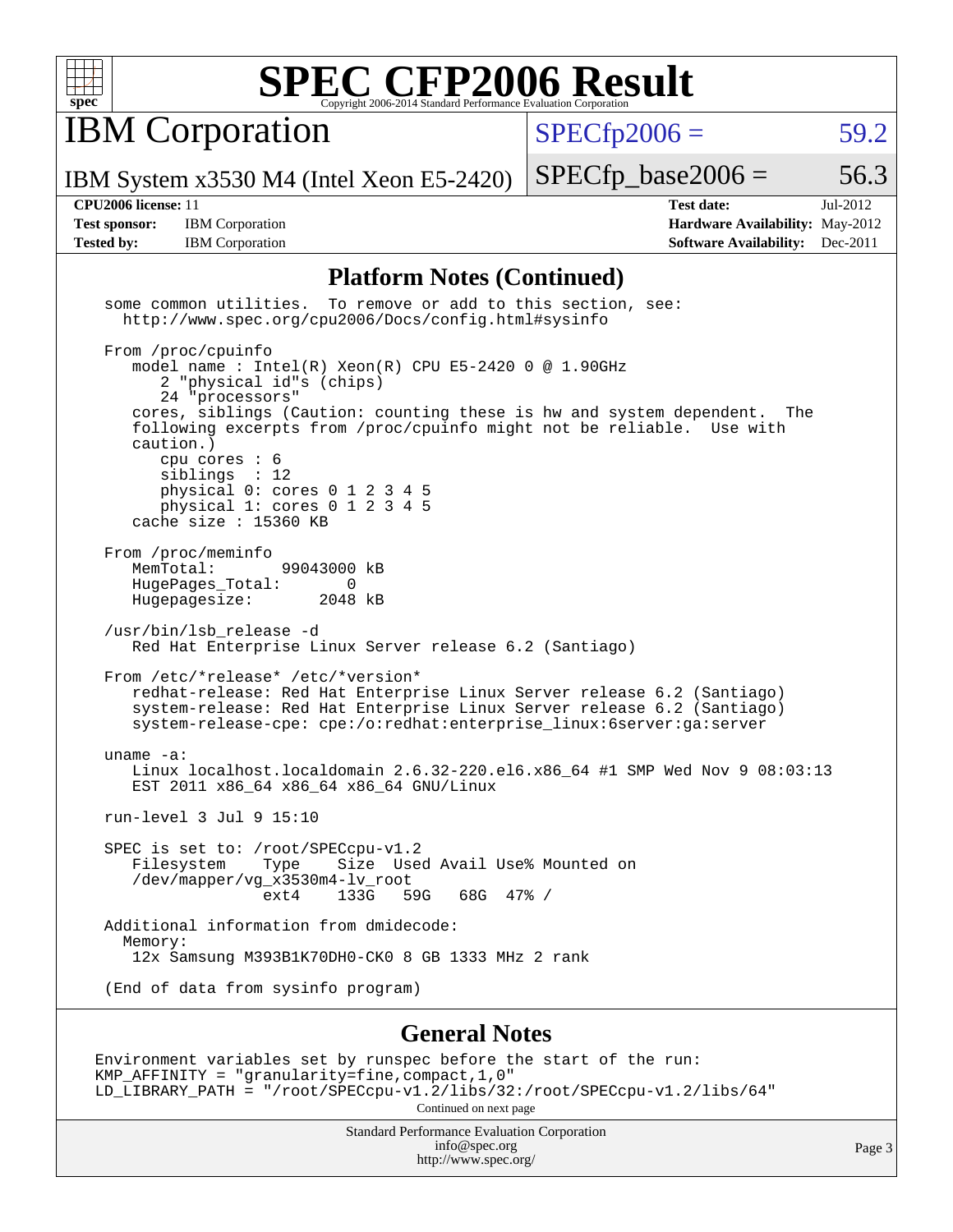

### IBM Corporation

 $SPECTp2006 = 59.2$ 

IBM System x3530 M4 (Intel Xeon E5-2420)

#### **[CPU2006 license:](http://www.spec.org/auto/cpu2006/Docs/result-fields.html#CPU2006license)** 11 **[Test date:](http://www.spec.org/auto/cpu2006/Docs/result-fields.html#Testdate)** Jul-2012

**[Test sponsor:](http://www.spec.org/auto/cpu2006/Docs/result-fields.html#Testsponsor)** IBM Corporation **[Hardware Availability:](http://www.spec.org/auto/cpu2006/Docs/result-fields.html#HardwareAvailability)** May-2012

 $SPECTp\_base2006 = 56.3$ 

**[Tested by:](http://www.spec.org/auto/cpu2006/Docs/result-fields.html#Testedby)** IBM Corporation **[Software Availability:](http://www.spec.org/auto/cpu2006/Docs/result-fields.html#SoftwareAvailability)** Dec-2011

#### **[General Notes \(Continued\)](http://www.spec.org/auto/cpu2006/Docs/result-fields.html#GeneralNotes)**

OMP NUM THREADS = "12"

 Binaries compiled on a system with 1x Core i7-860 CPU + 8GB memory using RHEL5.5 Transparent Huge Pages enabled with: echo always > /sys/kernel/mm/redhat\_transparent\_hugepage/enabled

**[Base Compiler Invocation](http://www.spec.org/auto/cpu2006/Docs/result-fields.html#BaseCompilerInvocation)**

[C benchmarks](http://www.spec.org/auto/cpu2006/Docs/result-fields.html#Cbenchmarks):  $\text{icc}$   $-\text{m64}$ 

[C++ benchmarks:](http://www.spec.org/auto/cpu2006/Docs/result-fields.html#CXXbenchmarks) [icpc -m64](http://www.spec.org/cpu2006/results/res2012q3/cpu2006-20120725-23845.flags.html#user_CXXbase_intel_icpc_64bit_bedb90c1146cab66620883ef4f41a67e)

[Fortran benchmarks](http://www.spec.org/auto/cpu2006/Docs/result-fields.html#Fortranbenchmarks): [ifort -m64](http://www.spec.org/cpu2006/results/res2012q3/cpu2006-20120725-23845.flags.html#user_FCbase_intel_ifort_64bit_ee9d0fb25645d0210d97eb0527dcc06e)

[Benchmarks using both Fortran and C](http://www.spec.org/auto/cpu2006/Docs/result-fields.html#BenchmarksusingbothFortranandC):<br>icc -m64 ifort -m64  $-m64$  ifort  $-m64$ 

### **[Base Portability Flags](http://www.spec.org/auto/cpu2006/Docs/result-fields.html#BasePortabilityFlags)**

| 410.bwaves: -DSPEC CPU LP64                  |                                                                |
|----------------------------------------------|----------------------------------------------------------------|
| 416.gamess: -DSPEC_CPU_LP64                  |                                                                |
| 433.milc: -DSPEC CPU LP64                    |                                                                |
| 434.zeusmp: - DSPEC_CPU_LP64                 |                                                                |
| 435.gromacs: -DSPEC_CPU_LP64 -nofor_main     |                                                                |
| 436.cactusADM: - DSPEC CPU LP64 - nofor main |                                                                |
| 437.leslie3d: -DSPEC CPU LP64                |                                                                |
| 444.namd: - DSPEC CPU LP64                   |                                                                |
| 447.dealII: -DSPEC CPU LP64                  |                                                                |
| 450.soplex: -DSPEC_CPU_LP64                  |                                                                |
| 453.povray: -DSPEC_CPU_LP64                  |                                                                |
| 454.calculix: - DSPEC CPU LP64 - nofor main  |                                                                |
| 459.GemsFDTD: -DSPEC CPU LP64                |                                                                |
| 465.tonto: - DSPEC CPU LP64                  |                                                                |
| 470.1bm: - DSPEC CPU LP64                    |                                                                |
|                                              | 481.wrf: -DSPEC_CPU_LP64 -DSPEC_CPU_CASE_FLAG -DSPEC_CPU_LINUX |
| 482.sphinx3: -DSPEC_CPU_LP64                 |                                                                |
|                                              |                                                                |

#### **[Base Optimization Flags](http://www.spec.org/auto/cpu2006/Docs/result-fields.html#BaseOptimizationFlags)**

[C benchmarks](http://www.spec.org/auto/cpu2006/Docs/result-fields.html#Cbenchmarks):

[-xAVX](http://www.spec.org/cpu2006/results/res2012q3/cpu2006-20120725-23845.flags.html#user_CCbase_f-xAVX) [-ipo](http://www.spec.org/cpu2006/results/res2012q3/cpu2006-20120725-23845.flags.html#user_CCbase_f-ipo) [-O3](http://www.spec.org/cpu2006/results/res2012q3/cpu2006-20120725-23845.flags.html#user_CCbase_f-O3) [-no-prec-div](http://www.spec.org/cpu2006/results/res2012q3/cpu2006-20120725-23845.flags.html#user_CCbase_f-no-prec-div) [-static](http://www.spec.org/cpu2006/results/res2012q3/cpu2006-20120725-23845.flags.html#user_CCbase_f-static) [-parallel](http://www.spec.org/cpu2006/results/res2012q3/cpu2006-20120725-23845.flags.html#user_CCbase_f-parallel) [-opt-prefetch](http://www.spec.org/cpu2006/results/res2012q3/cpu2006-20120725-23845.flags.html#user_CCbase_f-opt-prefetch) [-ansi-alias](http://www.spec.org/cpu2006/results/res2012q3/cpu2006-20120725-23845.flags.html#user_CCbase_f-ansi-alias)

Continued on next page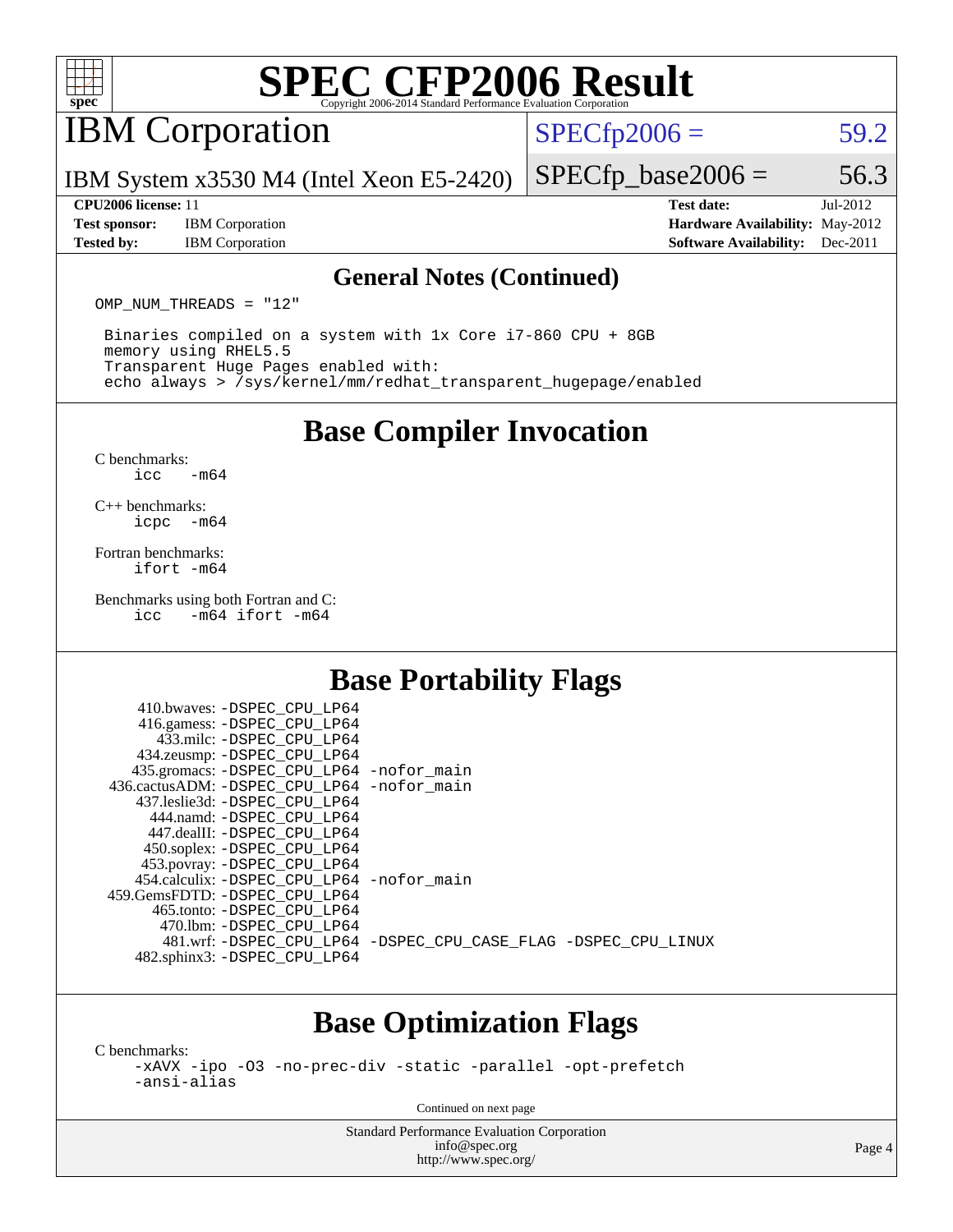

**IBM** Corporation

 $SPECTp2006 = 59.2$ 

IBM System x3530 M4 (Intel Xeon E5-2420)

**[Test sponsor:](http://www.spec.org/auto/cpu2006/Docs/result-fields.html#Testsponsor)** IBM Corporation **[Hardware Availability:](http://www.spec.org/auto/cpu2006/Docs/result-fields.html#HardwareAvailability)** May-2012 **[Tested by:](http://www.spec.org/auto/cpu2006/Docs/result-fields.html#Testedby)** IBM Corporation **[Software Availability:](http://www.spec.org/auto/cpu2006/Docs/result-fields.html#SoftwareAvailability)** Dec-2011

 $SPECTp\_base2006 = 56.3$ **[CPU2006 license:](http://www.spec.org/auto/cpu2006/Docs/result-fields.html#CPU2006license)** 11 **[Test date:](http://www.spec.org/auto/cpu2006/Docs/result-fields.html#Testdate)** Jul-2012

### **[Base Optimization Flags \(Continued\)](http://www.spec.org/auto/cpu2006/Docs/result-fields.html#BaseOptimizationFlags)**

[C++ benchmarks:](http://www.spec.org/auto/cpu2006/Docs/result-fields.html#CXXbenchmarks) [-xAVX](http://www.spec.org/cpu2006/results/res2012q3/cpu2006-20120725-23845.flags.html#user_CXXbase_f-xAVX) [-ipo](http://www.spec.org/cpu2006/results/res2012q3/cpu2006-20120725-23845.flags.html#user_CXXbase_f-ipo) [-O3](http://www.spec.org/cpu2006/results/res2012q3/cpu2006-20120725-23845.flags.html#user_CXXbase_f-O3) [-no-prec-div](http://www.spec.org/cpu2006/results/res2012q3/cpu2006-20120725-23845.flags.html#user_CXXbase_f-no-prec-div) [-static](http://www.spec.org/cpu2006/results/res2012q3/cpu2006-20120725-23845.flags.html#user_CXXbase_f-static) [-opt-prefetch](http://www.spec.org/cpu2006/results/res2012q3/cpu2006-20120725-23845.flags.html#user_CXXbase_f-opt-prefetch) [-ansi-alias](http://www.spec.org/cpu2006/results/res2012q3/cpu2006-20120725-23845.flags.html#user_CXXbase_f-ansi-alias) [Fortran benchmarks](http://www.spec.org/auto/cpu2006/Docs/result-fields.html#Fortranbenchmarks): [-xAVX](http://www.spec.org/cpu2006/results/res2012q3/cpu2006-20120725-23845.flags.html#user_FCbase_f-xAVX) [-ipo](http://www.spec.org/cpu2006/results/res2012q3/cpu2006-20120725-23845.flags.html#user_FCbase_f-ipo) [-O3](http://www.spec.org/cpu2006/results/res2012q3/cpu2006-20120725-23845.flags.html#user_FCbase_f-O3) [-no-prec-div](http://www.spec.org/cpu2006/results/res2012q3/cpu2006-20120725-23845.flags.html#user_FCbase_f-no-prec-div) [-static](http://www.spec.org/cpu2006/results/res2012q3/cpu2006-20120725-23845.flags.html#user_FCbase_f-static) [-parallel](http://www.spec.org/cpu2006/results/res2012q3/cpu2006-20120725-23845.flags.html#user_FCbase_f-parallel) [-opt-prefetch](http://www.spec.org/cpu2006/results/res2012q3/cpu2006-20120725-23845.flags.html#user_FCbase_f-opt-prefetch)

[Benchmarks using both Fortran and C](http://www.spec.org/auto/cpu2006/Docs/result-fields.html#BenchmarksusingbothFortranandC): [-xAVX](http://www.spec.org/cpu2006/results/res2012q3/cpu2006-20120725-23845.flags.html#user_CC_FCbase_f-xAVX) [-ipo](http://www.spec.org/cpu2006/results/res2012q3/cpu2006-20120725-23845.flags.html#user_CC_FCbase_f-ipo) [-O3](http://www.spec.org/cpu2006/results/res2012q3/cpu2006-20120725-23845.flags.html#user_CC_FCbase_f-O3) [-no-prec-div](http://www.spec.org/cpu2006/results/res2012q3/cpu2006-20120725-23845.flags.html#user_CC_FCbase_f-no-prec-div) [-static](http://www.spec.org/cpu2006/results/res2012q3/cpu2006-20120725-23845.flags.html#user_CC_FCbase_f-static) [-parallel](http://www.spec.org/cpu2006/results/res2012q3/cpu2006-20120725-23845.flags.html#user_CC_FCbase_f-parallel) [-opt-prefetch](http://www.spec.org/cpu2006/results/res2012q3/cpu2006-20120725-23845.flags.html#user_CC_FCbase_f-opt-prefetch) [-ansi-alias](http://www.spec.org/cpu2006/results/res2012q3/cpu2006-20120725-23845.flags.html#user_CC_FCbase_f-ansi-alias)

### **[Peak Compiler Invocation](http://www.spec.org/auto/cpu2006/Docs/result-fields.html#PeakCompilerInvocation)**

[C benchmarks](http://www.spec.org/auto/cpu2006/Docs/result-fields.html#Cbenchmarks):  $\frac{1}{2}$ cc  $-\text{m64}$ 

[C++ benchmarks:](http://www.spec.org/auto/cpu2006/Docs/result-fields.html#CXXbenchmarks) [icpc -m64](http://www.spec.org/cpu2006/results/res2012q3/cpu2006-20120725-23845.flags.html#user_CXXpeak_intel_icpc_64bit_bedb90c1146cab66620883ef4f41a67e)

[Fortran benchmarks](http://www.spec.org/auto/cpu2006/Docs/result-fields.html#Fortranbenchmarks): [ifort -m64](http://www.spec.org/cpu2006/results/res2012q3/cpu2006-20120725-23845.flags.html#user_FCpeak_intel_ifort_64bit_ee9d0fb25645d0210d97eb0527dcc06e)

[Benchmarks using both Fortran and C](http://www.spec.org/auto/cpu2006/Docs/result-fields.html#BenchmarksusingbothFortranandC): [icc -m64](http://www.spec.org/cpu2006/results/res2012q3/cpu2006-20120725-23845.flags.html#user_CC_FCpeak_intel_icc_64bit_0b7121f5ab7cfabee23d88897260401c) [ifort -m64](http://www.spec.org/cpu2006/results/res2012q3/cpu2006-20120725-23845.flags.html#user_CC_FCpeak_intel_ifort_64bit_ee9d0fb25645d0210d97eb0527dcc06e)

#### **[Peak Portability Flags](http://www.spec.org/auto/cpu2006/Docs/result-fields.html#PeakPortabilityFlags)**

Same as Base Portability Flags

### **[Peak Optimization Flags](http://www.spec.org/auto/cpu2006/Docs/result-fields.html#PeakOptimizationFlags)**

[C benchmarks](http://www.spec.org/auto/cpu2006/Docs/result-fields.html#Cbenchmarks):

 433.milc: [-xAVX](http://www.spec.org/cpu2006/results/res2012q3/cpu2006-20120725-23845.flags.html#user_peakPASS2_CFLAGSPASS2_LDFLAGS433_milc_f-xAVX)(pass 2) [-prof-gen](http://www.spec.org/cpu2006/results/res2012q3/cpu2006-20120725-23845.flags.html#user_peakPASS1_CFLAGSPASS1_LDFLAGS433_milc_prof_gen_e43856698f6ca7b7e442dfd80e94a8fc)(pass 1) [-ipo](http://www.spec.org/cpu2006/results/res2012q3/cpu2006-20120725-23845.flags.html#user_peakPASS2_CFLAGSPASS2_LDFLAGS433_milc_f-ipo)(pass 2) [-O3](http://www.spec.org/cpu2006/results/res2012q3/cpu2006-20120725-23845.flags.html#user_peakPASS2_CFLAGSPASS2_LDFLAGS433_milc_f-O3)(pass 2) [-no-prec-div](http://www.spec.org/cpu2006/results/res2012q3/cpu2006-20120725-23845.flags.html#user_peakPASS2_CFLAGSPASS2_LDFLAGS433_milc_f-no-prec-div)(pass 2) [-prof-use](http://www.spec.org/cpu2006/results/res2012q3/cpu2006-20120725-23845.flags.html#user_peakPASS2_CFLAGSPASS2_LDFLAGS433_milc_prof_use_bccf7792157ff70d64e32fe3e1250b55)(pass 2) [-static](http://www.spec.org/cpu2006/results/res2012q3/cpu2006-20120725-23845.flags.html#user_peakOPTIMIZE433_milc_f-static) [-auto-ilp32](http://www.spec.org/cpu2006/results/res2012q3/cpu2006-20120725-23845.flags.html#user_peakCOPTIMIZE433_milc_f-auto-ilp32) [-ansi-alias](http://www.spec.org/cpu2006/results/res2012q3/cpu2006-20120725-23845.flags.html#user_peakCOPTIMIZE433_milc_f-ansi-alias)

 $470.$ lbm: basepeak = yes

 482.sphinx3: [-xAVX](http://www.spec.org/cpu2006/results/res2012q3/cpu2006-20120725-23845.flags.html#user_peakOPTIMIZE482_sphinx3_f-xAVX) [-ipo](http://www.spec.org/cpu2006/results/res2012q3/cpu2006-20120725-23845.flags.html#user_peakOPTIMIZE482_sphinx3_f-ipo) [-O3](http://www.spec.org/cpu2006/results/res2012q3/cpu2006-20120725-23845.flags.html#user_peakOPTIMIZE482_sphinx3_f-O3) [-no-prec-div](http://www.spec.org/cpu2006/results/res2012q3/cpu2006-20120725-23845.flags.html#user_peakOPTIMIZE482_sphinx3_f-no-prec-div) [-unroll2](http://www.spec.org/cpu2006/results/res2012q3/cpu2006-20120725-23845.flags.html#user_peakCOPTIMIZE482_sphinx3_f-unroll_784dae83bebfb236979b41d2422d7ec2) [-ansi-alias](http://www.spec.org/cpu2006/results/res2012q3/cpu2006-20120725-23845.flags.html#user_peakCOPTIMIZE482_sphinx3_f-ansi-alias) [-parallel](http://www.spec.org/cpu2006/results/res2012q3/cpu2006-20120725-23845.flags.html#user_peakCOPTIMIZE482_sphinx3_f-parallel)

[C++ benchmarks:](http://www.spec.org/auto/cpu2006/Docs/result-fields.html#CXXbenchmarks)

Continued on next page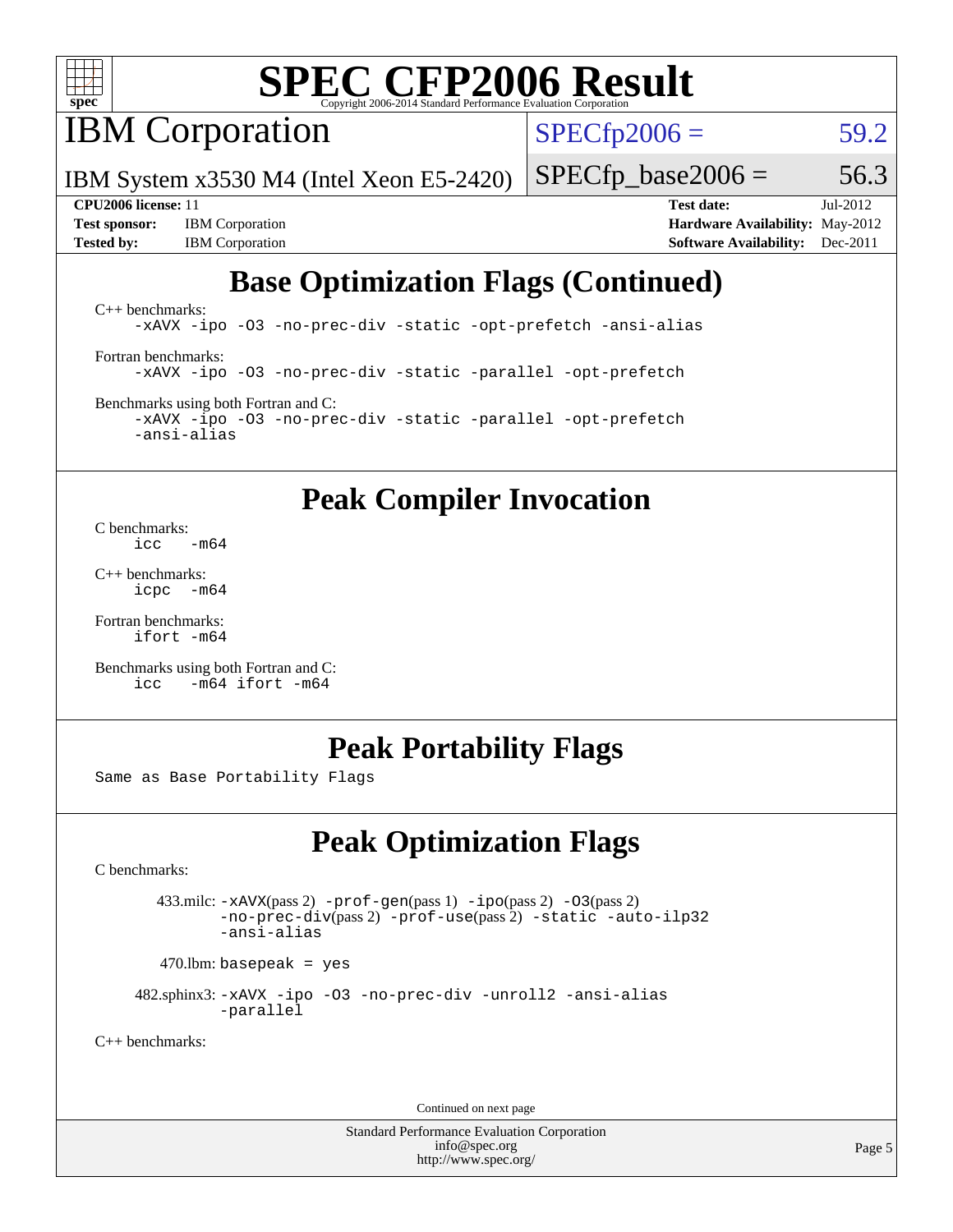

IBM Corporation

 $SPECfp2006 = 59.2$  $SPECfp2006 = 59.2$ 

IBM System x3530 M4 (Intel Xeon E5-2420)

 $SPECTp\_base2006 = 56.3$ 

**[Tested by:](http://www.spec.org/auto/cpu2006/Docs/result-fields.html#Testedby)** IBM Corporation **[Software Availability:](http://www.spec.org/auto/cpu2006/Docs/result-fields.html#SoftwareAvailability)** Dec-2011

**[CPU2006 license:](http://www.spec.org/auto/cpu2006/Docs/result-fields.html#CPU2006license)** 11 **[Test date:](http://www.spec.org/auto/cpu2006/Docs/result-fields.html#Testdate)** Jul-2012 **[Test sponsor:](http://www.spec.org/auto/cpu2006/Docs/result-fields.html#Testsponsor)** IBM Corporation **[Hardware Availability:](http://www.spec.org/auto/cpu2006/Docs/result-fields.html#HardwareAvailability)** May-2012

### **[Peak Optimization Flags \(Continued\)](http://www.spec.org/auto/cpu2006/Docs/result-fields.html#PeakOptimizationFlags)**

```
 444.namd: -xAVX(pass 2) -prof-gen(pass 1) -ipo(pass 2) -O3(pass 2)
                   -no-prec-div(pass 2) -prof-use(pass 2) -fno-alias
                   -auto-ilp32
          447.dealII: basepeak = yes
          450.soplex: basepeak = yes
          453.povray: -xAVX(pass 2) -prof-gen(pass 1) -ipo(pass 2) -O3(pass 2)
                   -no-prec-div(pass 2) -prof-use(pass 2) -unroll4 -ansi-alias
   Fortran benchmarks: 
         410.bwaves: -xAVX -ipo -O3 -no-prec-div -opt-prefetch -parallel
                   -static
         416.gamess: -xAVX(pass 2) -prof-gen(pass 1) -ipo(pass 2) -O3(pass 2)
                   -no-prec-div(pass 2) -prof-use(pass 2) -unroll2
                   -inline-level=0-scalar-rep--static
         434.zeusmp: basepeak = yes
         437.leslie3d: basepeak = yes
     459.GemsFDTD: -xAVX(pass 2) -prof-gen(pass 1) -ipo(pass 2) -O3(pass 2)
                   -no-prec-div(pass 2) -prof-use(pass 2) -unroll2
                   -inline-level=0 -opt-prefetch -parallel
           465.tonto: -xAVX(pass 2) -prof-gen(pass 1) -ipo(pass 2) -O3(pass 2)
                   -no-prec-div(pass 2) -prof-use(pass 2) -inline-calloc
                   -opt-malloc-options=3-auto-unroll4
   Benchmarks using both Fortran and C: 
        435.gromacs: basepeak = yes
    436.cactusADM: basepeak = yes
         454.calculix: -xAVX -ipo -O3 -no-prec-div -auto-ilp32 -ansi-alias
            481.wrf: basepeak = yes
                         The flags files that were used to format this result can be browsed at
http://www.spec.org/cpu2006/flags/Intel-ic12.1-official-linux64.20111122.html
http://www.spec.org/cpu2006/flags/IBM-Platform-Flags-V1.2-SNB-C.html
                            You can also download the XML flags sources by saving the following links:
http://www.spec.org/cpu2006/flags/Intel-ic12.1-official-linux64.20111122.xml
http://www.spec.org/cpu2006/flags/IBM-Platform-Flags-V1.2-SNB-C.xml
```